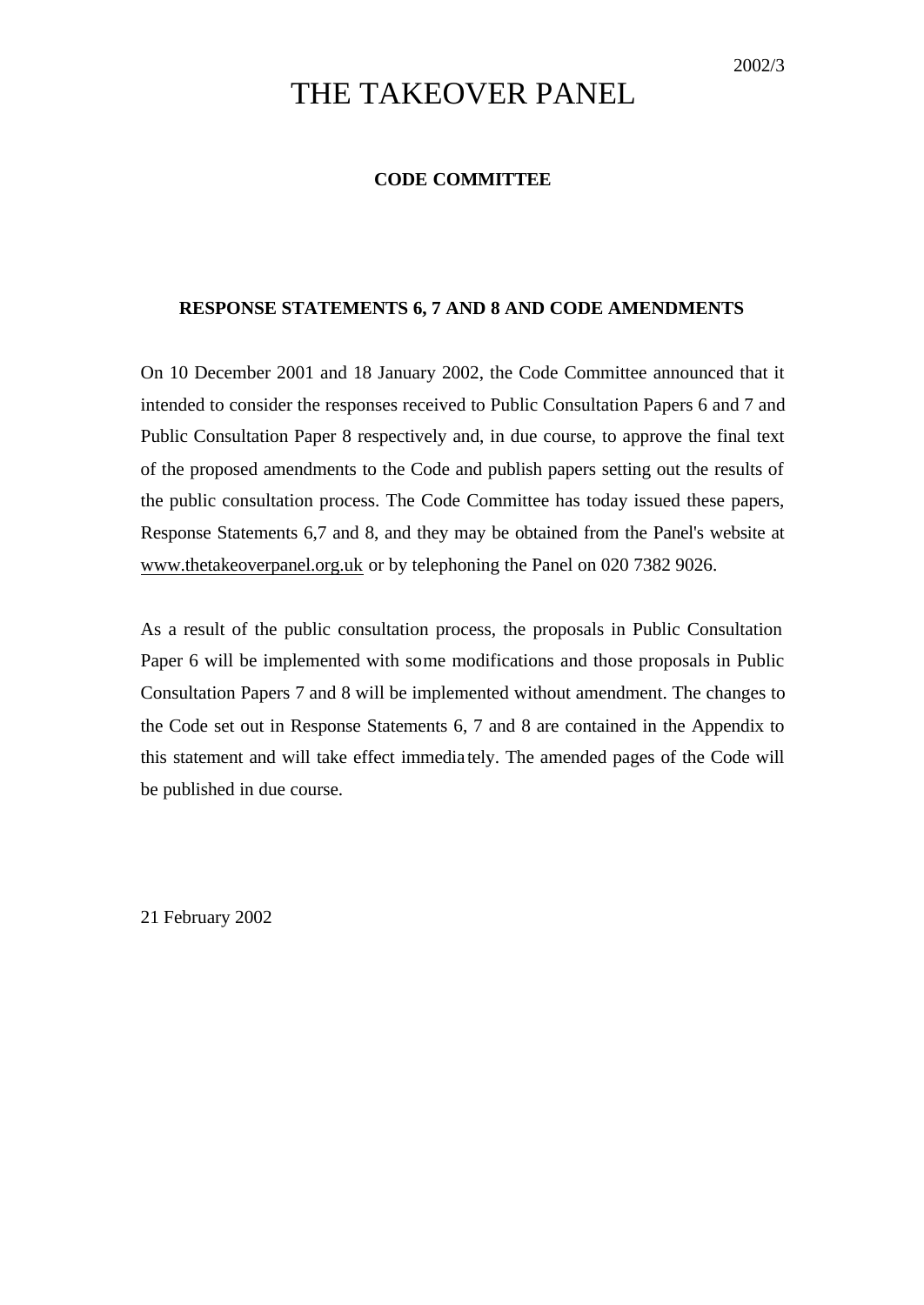#### **APPENDIX**

## **1. Rule 6.1**

Add the following text as the final sentence of the **Rule:-**

**"If a purchase of shares in the offeree company has given rise to an obligation under Rule 11, compliance with that Rule will normally be regarded as satisfying any obligations under this Rule in respect of those purchases."**

*Note 3*

The reference to *"Rule 11"* in the first sentence will read *"Rule 11.1".*

## **2. Rule 7.1**

Delete the words **"(requirement for a cash offer)"** appearing after **"Rule 11"** and replace with **"(nature of consideration to be offered)".**

## **3. Rule 11.1**

*Note 4*

Add a new final sentence to *Note 4* as follows:-

*"The Panel should be consulted in all relevant cases. "*

## *Note 5*

Delete existing *Note 5* and replace with the following: -

"*5*. *Acquisitions for securities*

*For the purpose of this Rule, shares acquired by an offeror and any person acting in concert with it in exchange for securities, either during or in the 12 months preceding the commencement of the offer period, will normally be deemed to be purchases for cash on the basis of the value of the securities at the time of the purchase. However, if the vendor of the offeree company shares is required to hold the securities received in exchange until either the*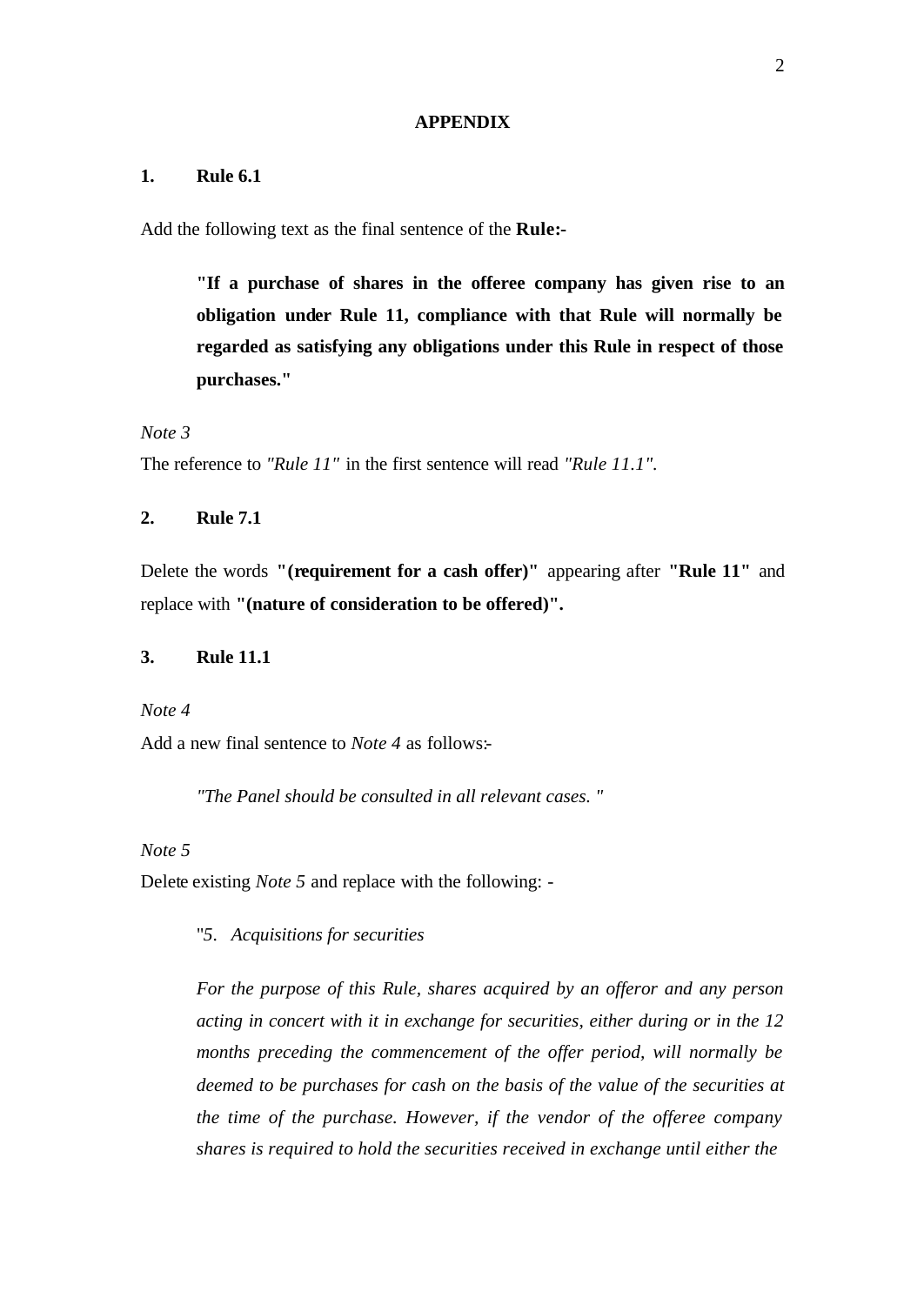*offer has lapsed or the offer consideration has been posted to accepting shareholders, no obligation under Rule 11.1 will be incurred.*

*See also Note 6 on Rule 11.2. "*

#### **4. Rule 11.2**

Add a new **Rule** and *Notes* as follows:-

#### **"11.2 WHEN A SECURITIES OFFER IS REQUIRED**

**Where purchases of any class of the offeree company shares carrying 10% or more of the voting rights currently exercisable at a class meeting of that class have been made by an offeror and any person acting in concert with it in exchange for securities in the three months prior to the commencement of and during the offer period, such securities will normally be required to be offered to all other holders of shares of that class.**

**Unless the vendor is required to hold the securities received until either the offer has lapsed or the offer consideration has been posted to accepting shareholders, an obligation to make an offer in cash or to provide a cash alternative will also arise under Rule 11.1.**

*NOTES ON RULE 11.2*

*1. Basis on which securities are to be offered*

*Any securities required to be offered pursuant to this Rule must be offered on the basis of the same number of consideration securities received by the vendor for each offeree company share rather than on the basis of securities equivalent to the value of the securities received by the vendor at the time of the relevant purchase. Where there has been more than one relevant purchase, offeror securities must be offered on the basis of the greater or greatest number of consideration securities received for each offeree company share.*

*2. Equality of treatment*

*The Panel may require securities to be offered on the same basis to all other holders of shares of that class even though the amount purchased is less than 10% or the purchase took place more than three months prior to the commencement of the offer period. However, this discretion will not, normally, be exercised unless the vendors of the relevant shares are directors of, or other persons closely connected with, the offeror or the offeree company.*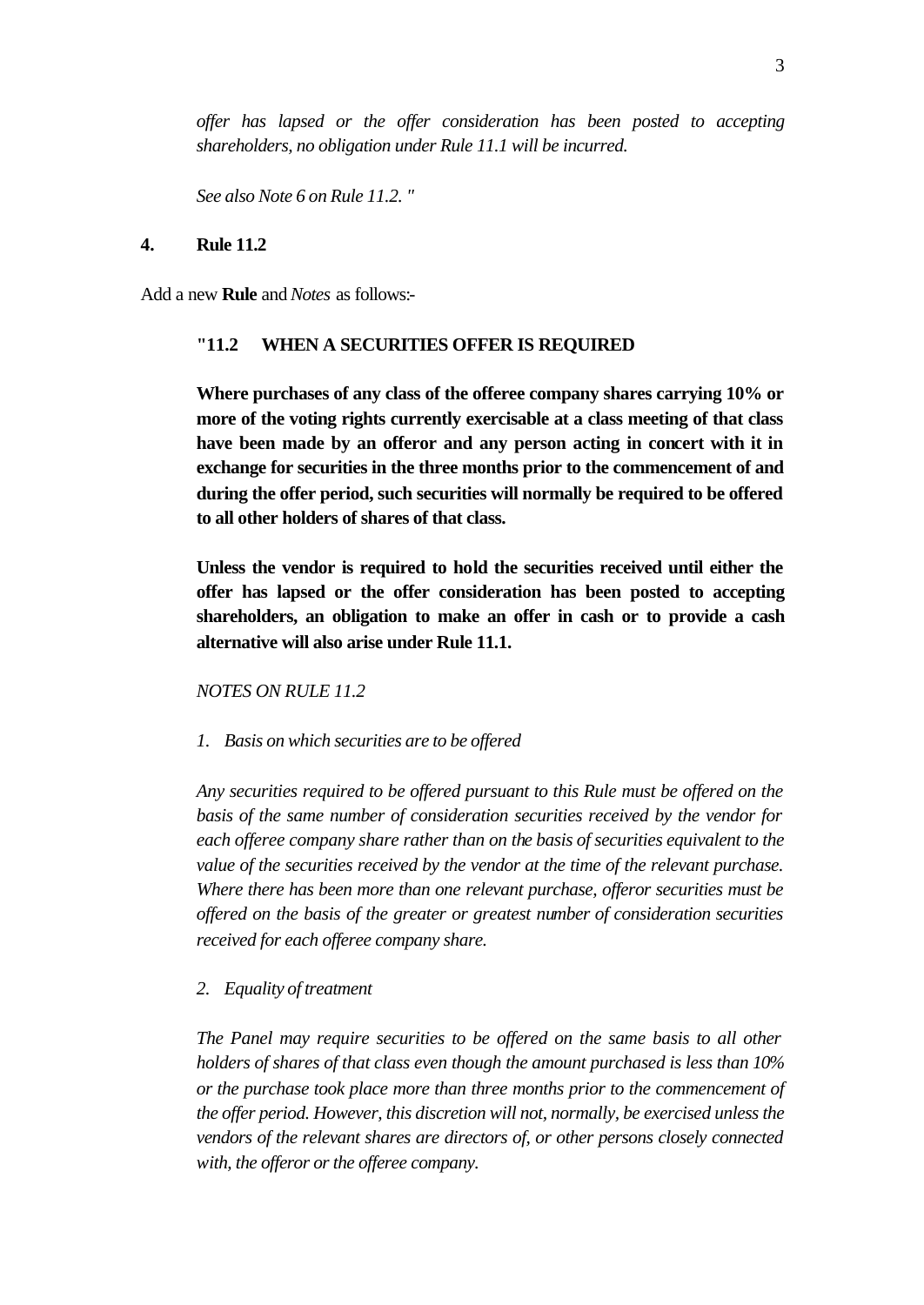#### *3. Vendor placings*

*Shares acquired in exchange for securities will normally be deemed to be purchases for cash for the purposes of this Rule if an offeror or any of its associates arranges the immediate placing of such consideration securities for cash, in which case no obligation to make a securities offer under this Rule will arise.*

#### *4. Management retaining an interest*

*In a management buyout or similar transaction, if the only offeree shareholders who receive offeror securities are members of the management of the offeree company, the Panel will not, so long as the requirements of Note 4 on Rule 16 are complied with, require all offeree shareholders to be offered offeror securities pursuant to Rule 11.2, even though such members of the management of the offeree propose to sell, in exchange for offeror securities, more than 10% of the offeree's shares.*

*If, however, offeror securities are made available to any non-management shareholders (regardless of the size of their holding of offeree shares), the Panel will normally require such securities to be made available to all shareholders on the same terms.*

*5. Acquisitions for a mixture of cash and securities*

*The Panel should be consulted where 10% or more has been acquired during the offer period and within 12 months prior to its commencement for a mixture of securities and cash.*

*6. Purchases in exchange for securities to which selling restrictions are attached*

*Where an offeror and any person acting in concert with it has purchased 10% or more of the voting rights of any class of shares in the offeree company during the offer period and within 12 months prior to its commencement and the consideration received by the vendor includes shares to which selling restrictions of the kind set out in the second sentence of Rule 11.2 are attached, the Panel should be consulted.*

*7. Applicability of the Notes on Rule 11.1 to Rule 11.2*

*See Notes 2, 5, 6, 7, 8, 10 and 11 on Rule 11.1 which may be relevant.*

*In addition, if an offer is announced in accordance with Note (a)(iii) on Rule 35.1, any purchases of offeree company shares for securities during the competition reference period will be deemed to be purchases during the new offer period for the purposes of this Rule. "*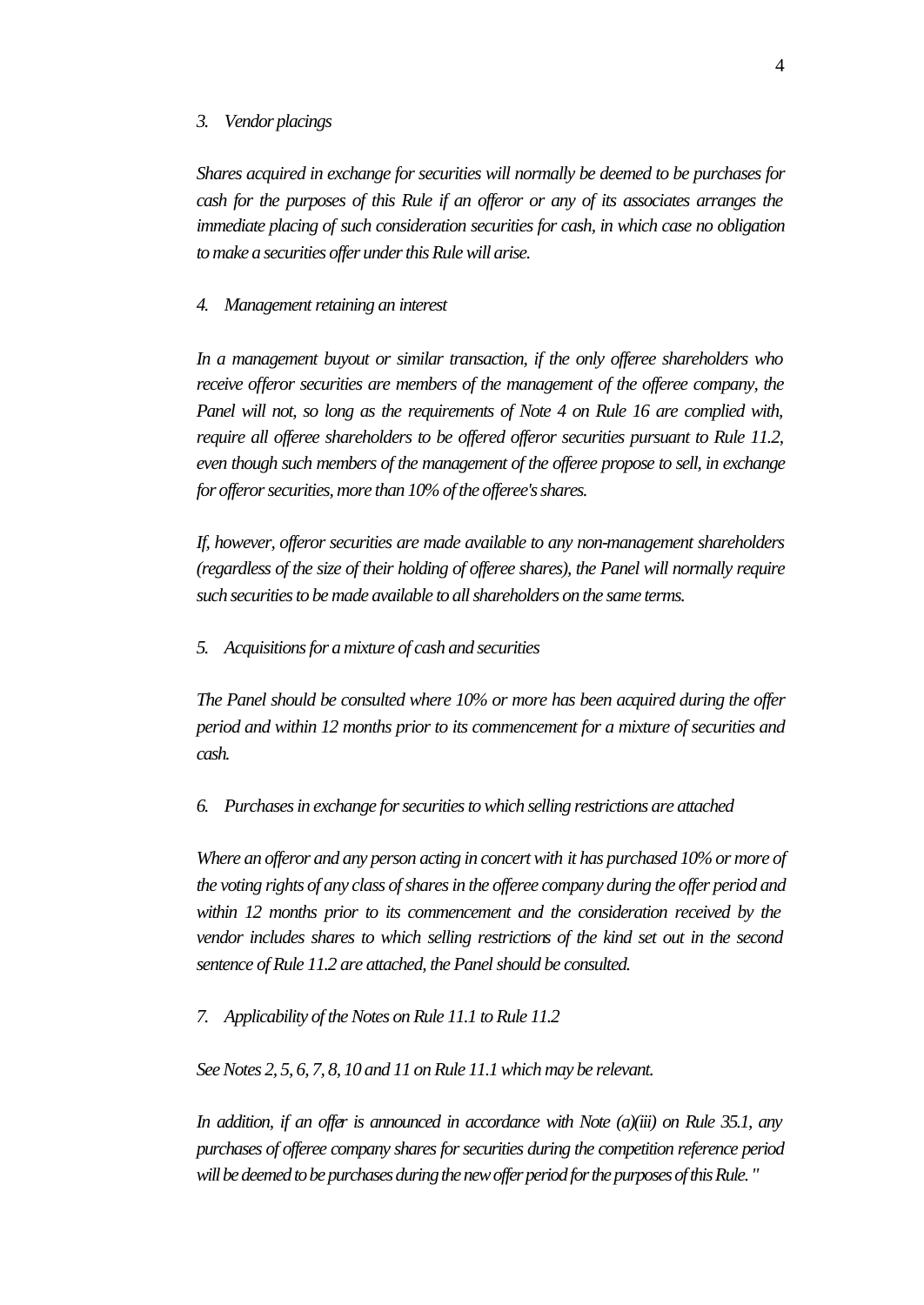Existing **Rule 11.2** (including reference thereto in the corresponding *Note)* becomes **Rule 11.3.**

In new **Rule 11.3,** the text in parentheses will read **"(for the purpose of Rules 11.1 and 11.2)".**

## **5. Rule 12.2**

In the *Note,* the text in parenthesis will read *"(see also Rule 19.8 and the Notes on Rules 6.1, 11, 20.1, 20.2, 35.1 and 35.2 and38.2)".*

#### **6. Rule 24.3**

In *Note 4,* sub-paragraph *(i),* delete the text appearing after the word *"offer"* in that sub-paragraph and replace with ", *all purchases and all sales can be aggregated;".*

In *Note 4,* sub-paragraph *(ii),* substitute *"three"* for the word *"two"* and add *"on a monthly basis"* after the words *"can be aggregated".*

In the second sentence of the final paragraph of *Note 4,* after the word *"dealings"* add ", *together with a draft of the proposed aggregated disclosure,"* and after the words *"the Panel",* add ", *for its approval, in advance of the posting of the offer documentation"* and after the word *"and"* insert *"the full list of dealings".*

## **7. Rule 31.6**

Delete **Rule 31.6(a)(i)** and replace with:-

## **"(i) in a competitive situation (see Note 4 below); or"**

Add a new *Note 4* as follows:-

## *"4. Competitive situations*

*If a competing offer has been announced, both offerors will normally be bound by the timetable established by the posting of the competing offer document.*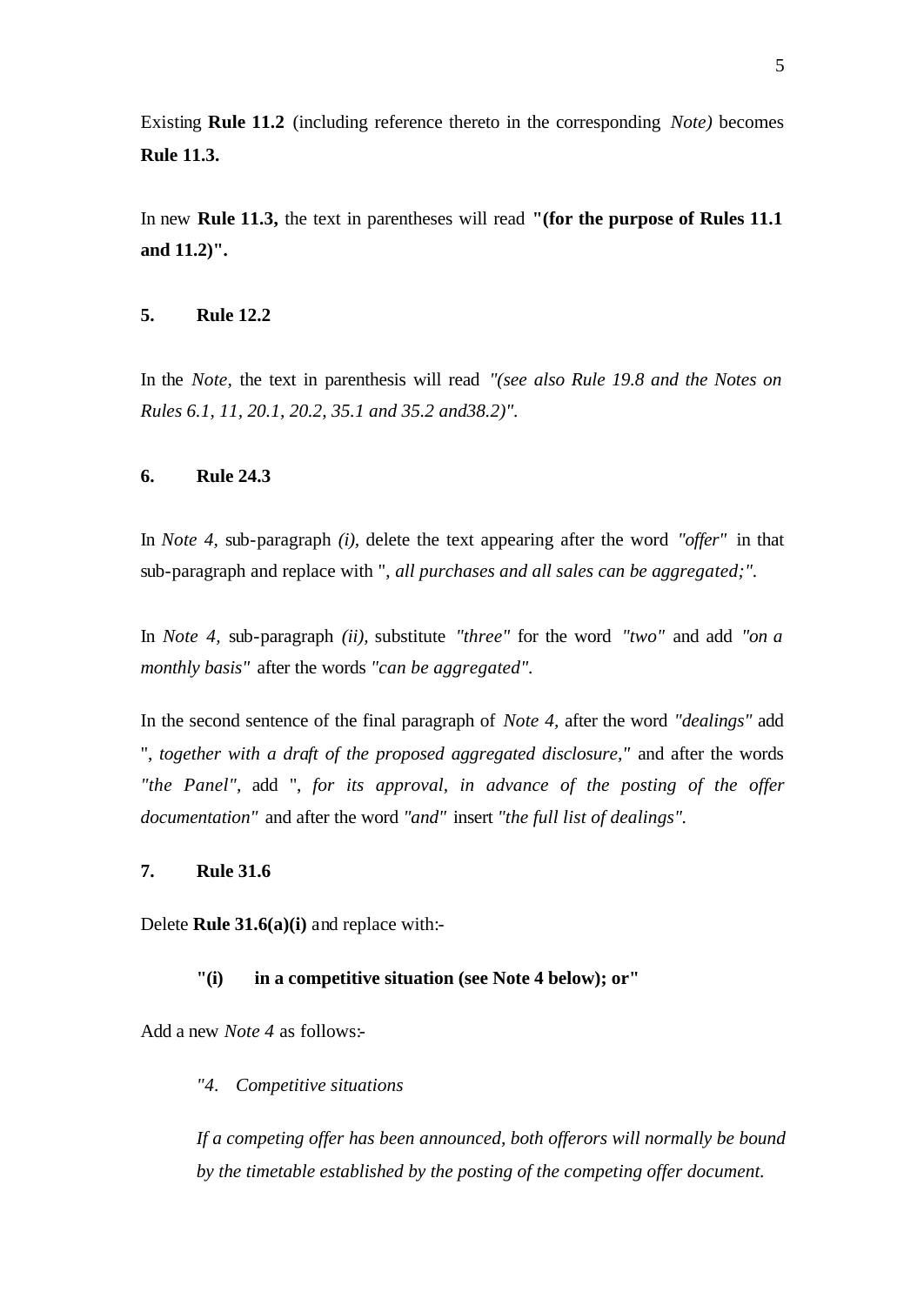*In addition, the Panel will extend "Day 60" in accordance with any procedure established by the Panel in accordance with Rule 32.5.*

*The Panel will not normally grant its consent under Rule 31.6(a)(ii) in a competitive situation unless its consent is sought before the 46th day following the posting of the competing offer document, "*

## **8. Rule 32.1**

In *Note 2,* delete *"introduce a cash offer under"* and replace with *"make an offer in accordance with ".*

Add a new **Rule 32.5** and *Notes* as follows:-

## **"32.5 COMPETITIVE SITUATIONS**

**If a competitive situation continues to exist in the later stages of the offer period, the Panel will normally require revised offers to be published in accordance with an auction procedure, the terms of which will be determined by the Panel. That procedure will normally require final revisions to competing offers to be announced by the 46th day following the posting of the competing offer document but enable an offeror to revise its offer within a set period in response to any revision announced by a competing offeror on or after the 46th day. The procedure will not normally require any revised offer to be posted before the expiry of a set period after the last revision to either offer is announced. The Panel will consider applying any alternative procedure which is agreed between competing offerors and the board of the offeree company.**

*NOTES ON RULE 32.5*

*1. Dispensation from obligation to post*

*The Panel will normally grant dispensation from the obligation to post a revised offer, which is lower than the final revised offer announced by a competing offeror, when the board of the offeree company consents.*

*2. Guillotine*

*The Panel may impose a final time limit for announcing revisions to competing offers for the purpose of any procedure established in accordance with this Rule taking into account representations by the board of the offeree company, the revisions previously announced and the duration of the procedure."*